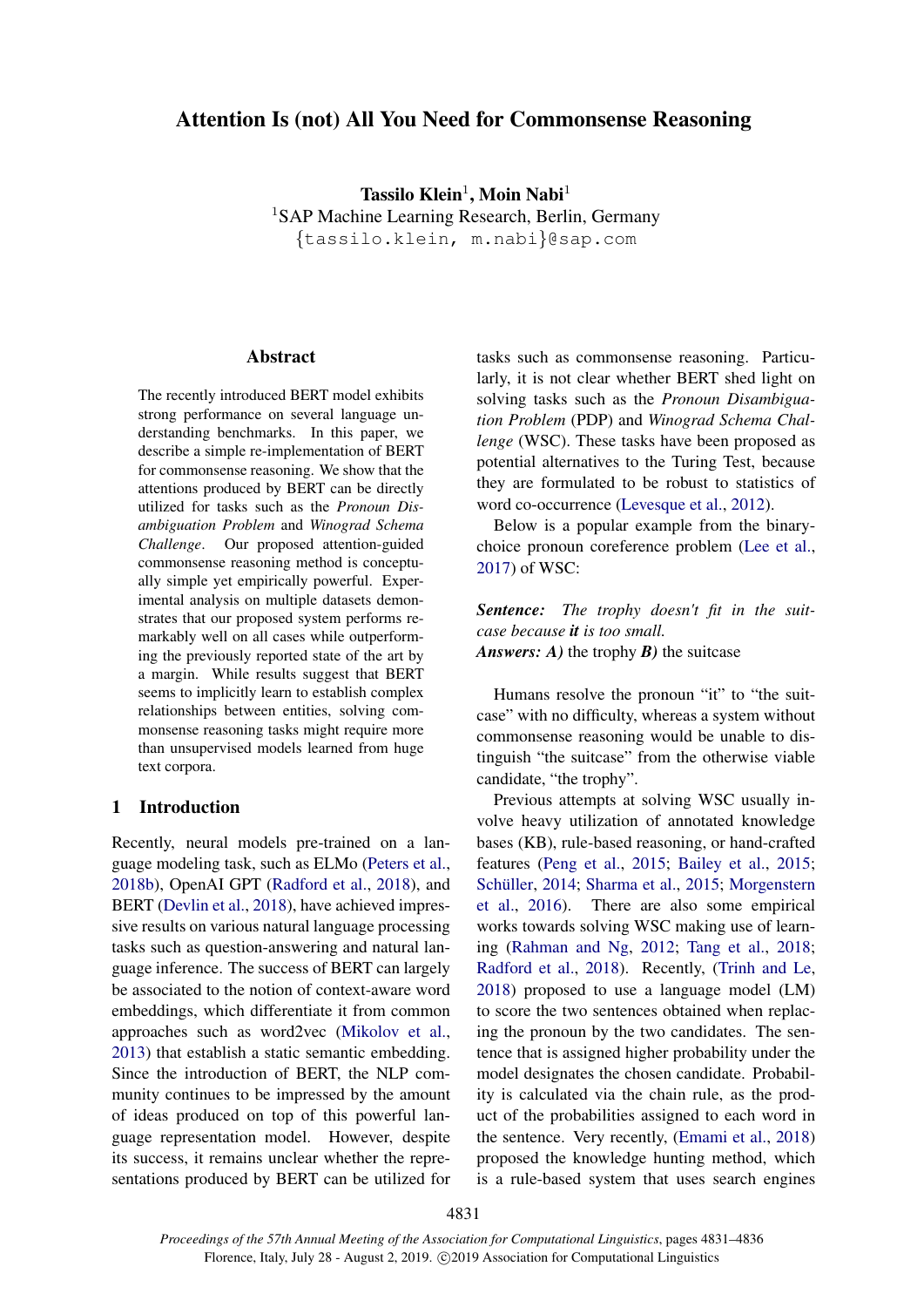<span id="page-1-0"></span>

Figure 1: Maximum Attention Score (MAS) for a particular sentence, where colors show attention maps for different words (best shown in color). Squares with blue/red frames correspond to specific sliced attentions  $A_c$  for candidates c, establishing the relationship to the reference pronoun indicated with green. Attention is color-coded in blue/ red for candidates "trophy"/ "suitcase"; the associated pronoun "it" is indicated in green. Attention values are compared elementwise (black double arrow), and retain only the maximum achieved by a masking operation. Matrices on the outside with red background elements correspond to the masked attentions  $A_c \circ M_c$ .

to gather evidence for the candidate resolutions without relying on the entities themselves. Although these methods are interesting, they need fine-tuning, or explicit substitution or heuristicbased rules. See also [\(Trichelair et al.,](#page-5-12) [2018\)](#page-5-12) for a discussion.

The BERT model is based on the "Transformer" architecture [\(Vaswani et al.,](#page-5-13) [2017\)](#page-5-13), which relies purely on attention mechanisms, and does not have an explicit notion of word order beyond marking each word with its absolute-position embedding. This reliance on attention may lead one to expect decreased performance on commonsense reasoning tasks [\(Roemmele et al.,](#page-5-14) [2011;](#page-5-14) [Zellers](#page-5-15) [et al.,](#page-5-15) [2018\)](#page-5-15) compared to RNN (LSTM) models [\(Hochreiter and Schmidhuber,](#page-4-3) [1997\)](#page-4-3) that do model word order directly, and explicitly track states across the sentence. However, the work of [\(Peters et al.,](#page-5-16) [2018a\)](#page-5-16) suggests that bidirectional language models such as BERT implicitly capture some notion of coreference resolution.

In this paper, we show that the attention maps created by an out-of-the-box BERT can be directly exploited to resolve coreferences in long sentences. As such, they can be simply repurposed for the sake of commonsense reasoning tasks while achieving state-of-the-art results on the multiple task. On both PDP and WSC, our method outperforms previous state-of-the-art methods, without using expensive annotated knowledge bases or hand-engineered features. On a Pronoun Disambiguation dataset, PDP-60, our method achieves 68.3% accuracy, which is better than the state-ofart accuracy of 66.7%. On a WSC dataset, WSC-273, our method achieves 60.3%. As of today, state-of-the-art accuracy on the WSC-273 for single model performance is around 57%, [\(Emami](#page-4-2) [et al.,](#page-4-2) [2018\)](#page-4-2) and [\(Trinh and Le,](#page-5-11) [2018\)](#page-5-11). These results suggest that BERT implicitly learns to establish complex relationships between entities such as coreference resolution. Although this helps in commonsense reasoning, solving this task requires more than employing a language model learned from large text corpora.

### 2 Attention Guided Reasoning

In this section we first review the main aspects of the BERT approach, which are important to understand our proposal and we introduce notations used in the rest of the paper. Then, we introduce Maximum Attention Score (MAS), and explain how it can be utilized for commonsense reasoning.

#### 2.1 BERT and Notation

The concept of BERT is built upon two key ingredients: (a) the transformer architecture and (b) unsupervised pre-training.

The transformer architecture consists of two main building blocks, stacked encoders and de-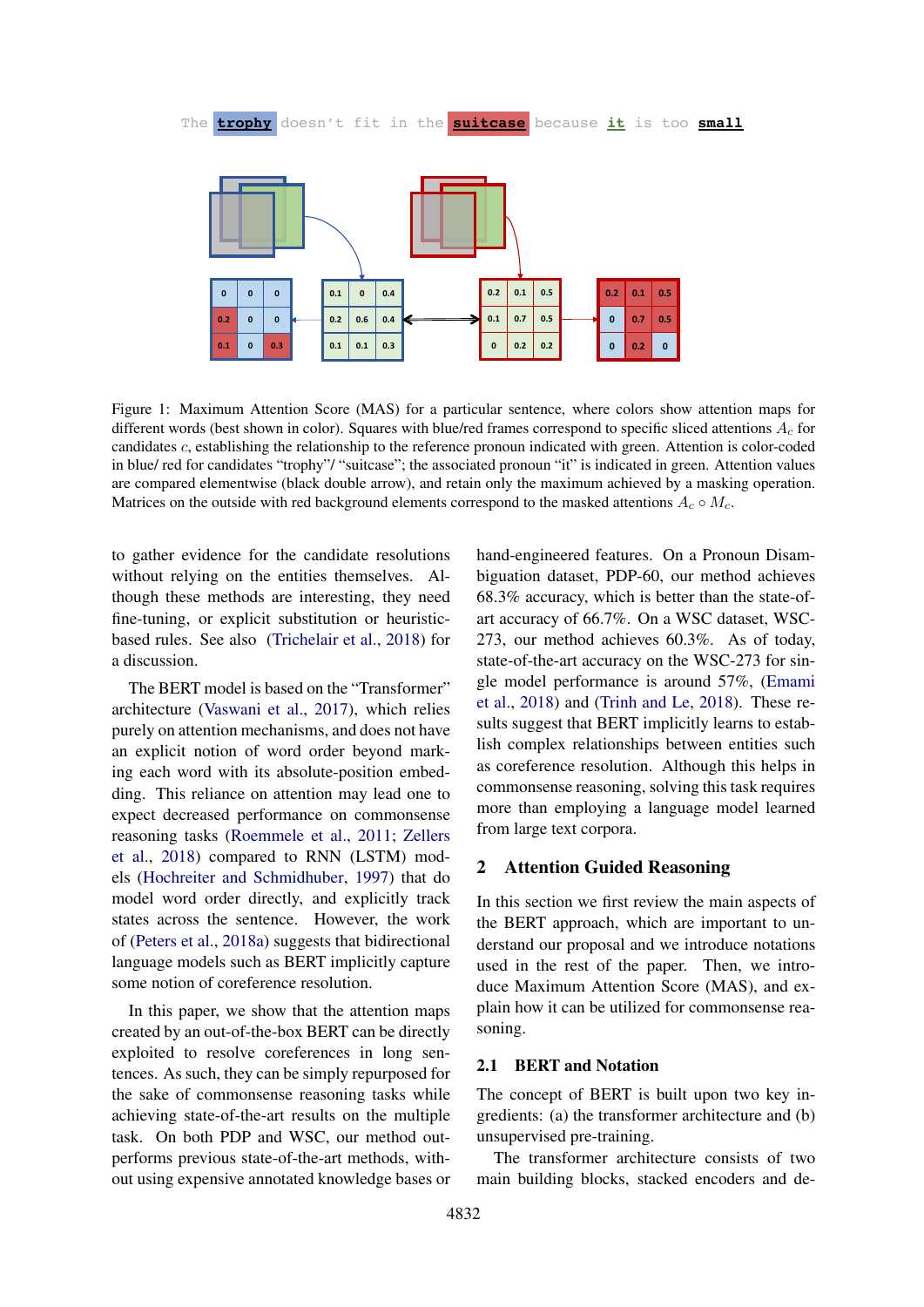| Method                                                                             | Acc.     |
|------------------------------------------------------------------------------------|----------|
| Unsupervised Semantic Similarity Method (USSM)                                     | 48.3%    |
| USSM + Cause-Effect Knowledge Base (Liu et al., 2016)                              | 55.0%    |
| USSM + Cause-Effect + WordNet (Miller, 1995) + ConceptNet (Liu and Singh, 2004) KB | 56.7%    |
| Subword-level Transformer LM (Vaswani et al., 2017)                                | 58.3%    |
| Single LM (partial) (Trinh and Le, 2018)                                           | 53.3%    |
| Single LM (full) (Trinh and Le, 2018)                                              | 60.0 %   |
| Patric Dhondt (WS Challenge 2016)                                                  | 45.0 %   |
| Nicos Issak (WS Challenge 2016)                                                    | 48.3%    |
| Quan Liu (WS Challenge 2016 - winner)                                              | 58.3%    |
| USSM + Supervised DeepNet                                                          | 53.3%    |
| $USSM + Supervised DeepNet + 3 KBs$                                                | 66.7 $%$ |
| <b>Our Proposed Method</b>                                                         | 68.3%    |

Table 1: Pronoun Disambiguation Problem: Results on (top) Unsupervised method performance on PDP-60 and (bottom) Supervised method performance on PDP-60. Results other than ours are taken from [\(Trinh and Le,](#page-5-11) [2018\)](#page-5-11).

| Method                             | Acc.      |
|------------------------------------|-----------|
| Random guess                       | 50.0 $%$  |
| $USSM + KB$                        | 52.0%     |
| $USSM + Supervised DeepNet + KB$   | 52.8%     |
| Single LM (Trinh and Le, 2018)     | 54.5 $\%$ |
| Transformer (Vaswani et al., 2017) | 54.1 $%$  |
| Know. Hunter (Emami et al., 2018)  | 57.1%     |
| <b>Our Proposed Method</b>         | 60.3 $%$  |

Table 2: Winograd Schema Challenge. The other results are taken from [\(Trichelair et al.,](#page-5-12) [2018\)](#page-5-12) and [\(Trinh](#page-5-11) [and Le,](#page-5-11) [2018\)](#page-5-11).

coders, which are connected in a cascaded fashion. The encoder is further divided into two components, namely a self-attention layer and a feedforward neural network. The self-attention allows for attending to specific words during encoding and therefore establishing a focus context w.r.t. to each word. In contrast to that, the decoder has an additional encoder-decoder layer that switches between self-attention and a feed-forward network. It allows the decoder to attend to specific parts of the input sequence. As attention allows for establishing a relationship between words, it is very important for tasks such as coreference resolution and finding associations. In the specific context of pronouns, attention gives rise to links to m candidate nouns, which we denote in the following as  $C = \{c_1, ..., c_m\}$ . The concept of self-attention is further expanded within BERT by the idea of so called multi-head outputs that are incorporated in each layer. In the following, we will denote heads

Multi-heads serve several purposes. On the one hand, they allow for dispersing the focus on multiple positions. On the other hand, they constitute an enriched representation by expanding the embedding space. Leveraging the nearly unlimited amount of data available, BERT learns two novel unsupervised prediction tasks during training. One of the tasks is to predict tokens that were randomly masked given the context, notably with the context being established in a bi-directional manner. The second task constitutes next sentence prediction, whereby BERT learns the relationship between two sentences, and classifies whether they are consecutive.

and layers with  $h \in H$  and  $l \in L$ , respectively.

### 2.2 Maximum Attention Score (MAS)

In order to exploit the associative leverage of selfattention, the computation of MAS follows the notion of max-pooling on attention level between a reference word s (e.g. pronoun) and candidate words  $c$  (e.g. multiple choice pronouns). The proposed approach takes as input the BERT attention tensor and produces for each candidate word a score, which indicates the strength of association. To this end, the BERT attention tensor  $A \in \mathbb{R}^{H \times L \times |\mathcal{C}|}$  is sliced into several matrices  $A_c \in \mathbb{R}^{H \times L}$ , each of them corresponding to the attention between the reference word and a candidate c. Each  $A_c$  is associated with a binary mask matrix  $M_c$ . The mask values of  $M_c$  are obtained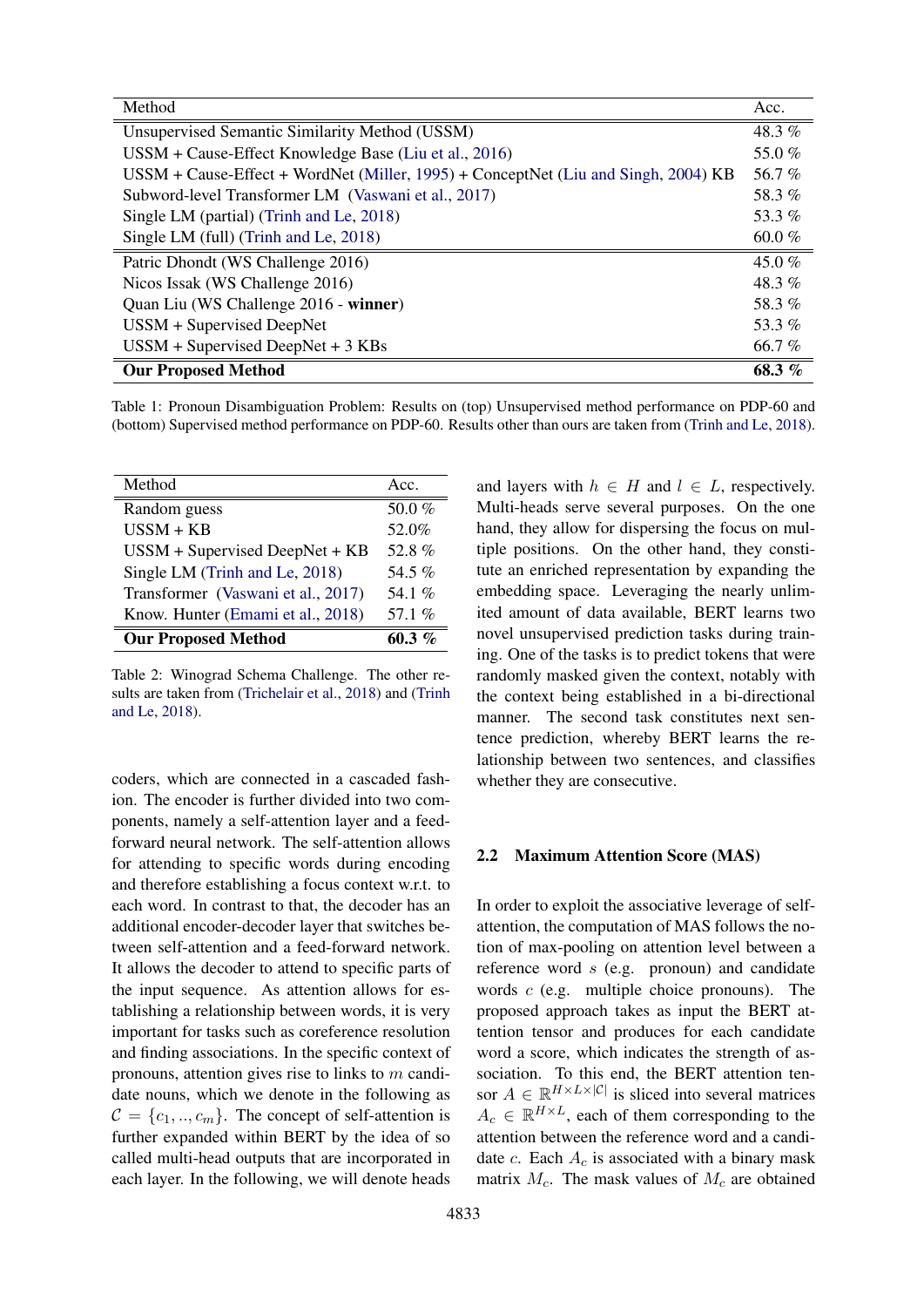<span id="page-3-1"></span>

Figure 2: Maximum Attention Score (MAS) for some sample questions from WSC-273: The last example is an example of failure of the method, where the coreference is predicted incorrectly.

at each location tuple  $(l, h)$ , according to:

$$
M_c(l, h) = \begin{cases} 1 & \text{argmax } A(l, h) = c \\ 0 & \text{otherwise} \end{cases}
$$
 (1)

Mask entries are non-zero only at locations where the candidate word  $c$  is associated with maximum attention. Limiting the impact of attention by masking allows to accommodate for the most salient parts. Given the  $A_c$  and  $M_c$  matrix pair for each candidate c, the MAS can be computed. For this purpose, the sum of the Hadamard product for each pair is calculated first. Next, the actual score is obtained by computing the ratio of each Hadamard sum w.r.t. all others according to,

$$
MAS(c) = \frac{\sum_{l,h} A_c \circ M_c}{\sum_{c \in C} \sum_{l,h} A_c \circ M_c} \in [0, 1]. \quad (2)
$$

Thus MAS retains the attention of each candidate only where it is most dominant, coupling it with the notion of frequency of occurrence to weight the importance. See Fig. [1](#page-1-0) for a schematic illustration of the computation of MAS, and the matrices involved.

#### 3 Experimental Results

We evaluate our method on two commonsense reasoning tasks, PDP and WSC.

On the former task, we use the original set of 60 questions (PDP-60) as the main benchmark. The second task (WSC-273) is qualitatively much more difficult. The recent best reported result are not much above random guess. This task consists of 273 questions and is designed to work against traditional linguistic techniques, common heuristics or simple statistical tests over text corpora [\(Levesque et al.,](#page-5-3) [2012\)](#page-5-3).

#### 3.1 BERT Model Details

In all our experiments, we used the out-of-thebox BERT models without any task-specific finetuning. Specifically, we use the PyTorch implementation of pre-trained  $bert - base - uncased$ models supplied by Google<sup>[1](#page-3-0)</sup>. This model has 12 layers (i.e., Transformer blocks), a hidden size of 768, and 12 self-attention heads. In all cases we set the feed-forward/filter size to be 3072 for the hidden size of 768. The total number of parameters of the model is 110M.

#### 3.2 Pronoun Disambiguation Problem

We first examine our method on PDP-60 for the Pronoun Disambiguation task. In Tab. 1 (top), our method outperforms all previous unsupervised results sharply. Next, we allow other systems to take in necessary components to maximize their test performance. This includes making use of supervised training data that maps commonsense reasoning questions to their correct answer. As reported in Tab. 1 (bottom), our method outperforms the best system in the 2016 competition (58.3%) by a large margin. Specifically, we achieve 68.3% accuracy, better than the more recently reported results from [\(Liu et al.,](#page-5-20) [2017\)](#page-5-20) (66.7%), who makes use of three KBs and a supervised deep network.

#### 3.3 Winograd Schema Challenge

On the harder task WSC-273, our method also outperforms the current state-of-the-art, as shown in Tab. 2. Namely, our method achieves an accuracy of 60.3%, nearly 3% of accuracy above the

<span id="page-3-0"></span><sup>1</sup> https://github.com/huggingface/pytorch-pretrained-BERT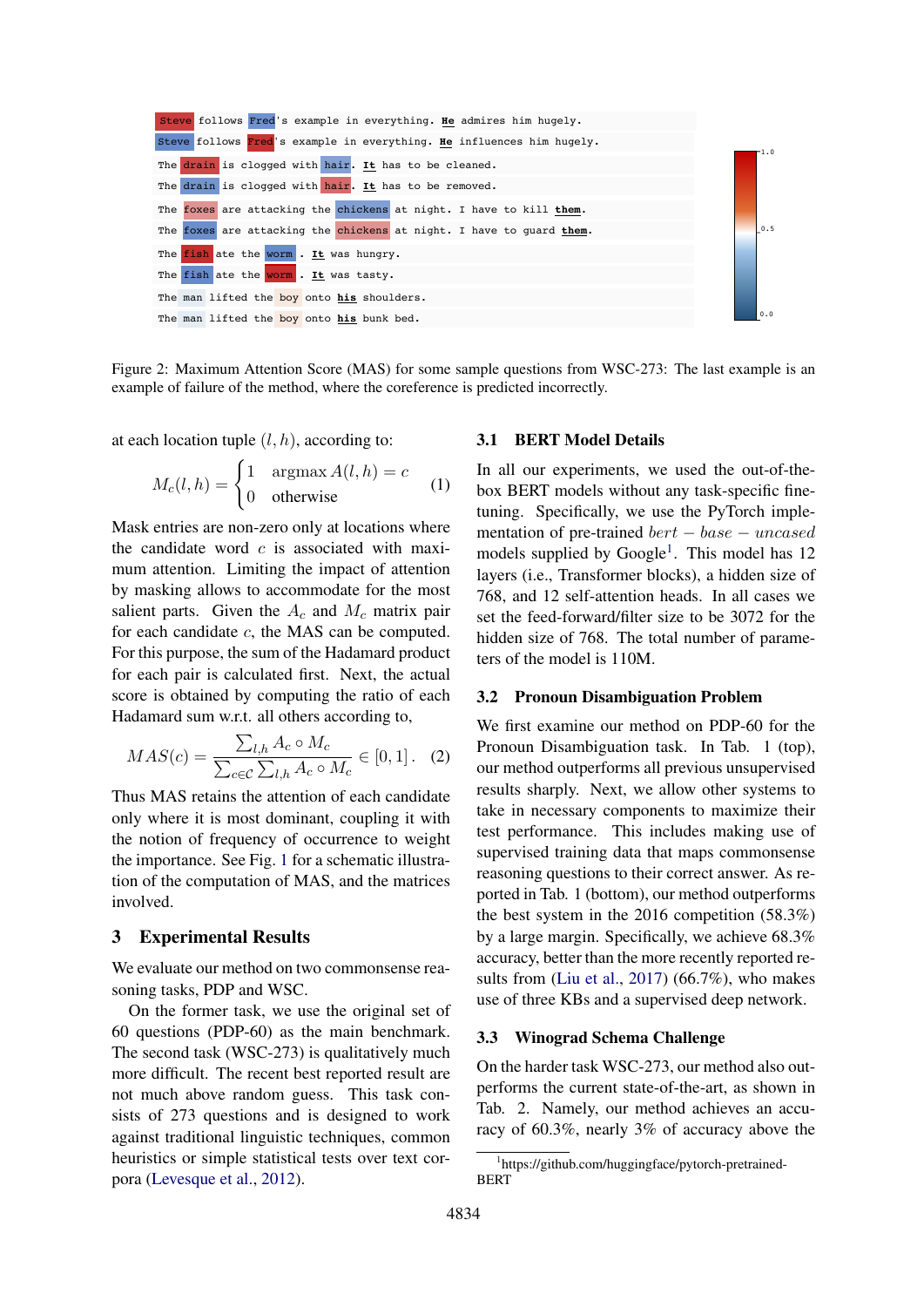previous best result. This is a drastic improvement considering the best system based on language models outperforms random guess by only 4% in accuracy. This task is more difficult than PDP-60. First, the overall performance of all competing systems are much lower than that of PDP-60. Second, incorporating supervised learning and expensive annotated KBs to USSM provides insignificant gain this time  $(+3\%)$ , comparing to the large gain on PDP-60 (+19%). Finally, for the sake of completeness, [\(Trinh and Le,](#page-5-11) [2018\)](#page-5-11) report that their single language model trained on a customized dataset built from CommonCrawl based on questions used in comonsense reasoning achieves an higher accuracy than the proposed approach with 62.6%.

We visualize the MAS to have more insights into the decisions of our resolvers. Fig. [2](#page-3-1) displays some samples of correct and incorrect decisions made by our proposed method. MAS score of different words are indicated with colors, where the gradient from *blue* to *red* represents the score transition from low to high.

## 4 Discussion

Pursuing commonsense reasoning in a purely unsupervised way seems very attractive for several reasons. On the one hand, this implies tapping the nearly unlimited resources of unannotated text and leveraging the wealth of information therein. On the other hand, tackling the commonsense reasoning objective in a (more) supervised fashion typically seems to boost performance for very a specific task as concurrent work shows [\(Kocijan](#page-5-21) [et al.,](#page-5-21) [2019\)](#page-5-21). However, the latter approach is unlikely to generalize well beyond this task. That is because covering the complete set of commonsense entities is at best extremely hard to achieve, if possible at all. The data-driven paradigm entails that the derived model can only make generalizations based on the data it has observed. Consequently, a supervised machine learning approach will have to be exposed to all combinations, i.e. replacing lexical items with semantically similar items in order to derive various concept notions. Generally, this is prohibitively expensive and therefore not viable. In contrast, in the proposed (unsupervised self-attention guided) approach this problem is alleviated. This can be largely attributed to the nearly unlimited text corpora on which the model originally learns, which

makes it likely to cover a multitude of concept relations, and the fact that attention implicitly reduces the search space. However, all these approaches require the answer to explicitly exist in the text. That is, they are unable to resolve pronouns in light of abstract/implicit referrals that require background knowledge - see [\(Saba,](#page-5-22) [2018\)](#page-5-22) for more detail. However, this is beyond the task of WSC. Last, the presented results suggest that BERT models the notion of complex relationship between entities, facilitating commonsense reasoning to a certain degree.

## 5 Conclusion

Attracted by the success of recently proposed language representation model BERT, in this paper, we introduce a simple yet effective reimplementation of BERT for commonsense reasoning. Specifically, we propose a method which exploits the attentions produced by BERT for the challenging tasks of *PDP* and *WSC*. The experimental analysis demonstrates that our proposed system outperforms the previous state of the art on multiple datasets. However, although BERT seems to implicitly establish complex relationships between entities facilitating tasks such as coreference resolution, the results also suggest that solving commonsense reasoning tasks might require more than leveraging a language model trained on huge text corpora. Future work will entail adaption of the attentions, to further improve the performance.

#### References

- <span id="page-4-1"></span>Daniel Bailey, Amelia J Harrison, Yuliya Lierler, Vladimir Lifschitz, and Julian Michael. 2015. The winograd schema challenge and reasoning about correlation. In *2015 AAAI Spring Symposium Series*.
- <span id="page-4-0"></span>Jacob Devlin, Ming-Wei Chang, Kenton Lee, and Kristina Toutanova. 2018. Bert: Pre-training of deep bidirectional transformers for language understanding. *arXiv preprint arXiv:1810.04805*.
- <span id="page-4-2"></span>Ali Emami, Noelia De La Cruz, Adam Trischler, Kaheer Suleman, and Jackie Chi Kit Cheung. 2018. [A knowledge hunting framework for common sense](https://www.aclweb.org/anthology/D18-1220) [reasoning.](https://www.aclweb.org/anthology/D18-1220) In *Proceedings of the 2018 Conference on Empirical Methods in Natural Language Processing*, pages 1949–1958, Brussels, Belgium. Association for Computational Linguistics.

<span id="page-4-3"></span>Sepp Hochreiter and Jürgen Schmidhuber. 1997.